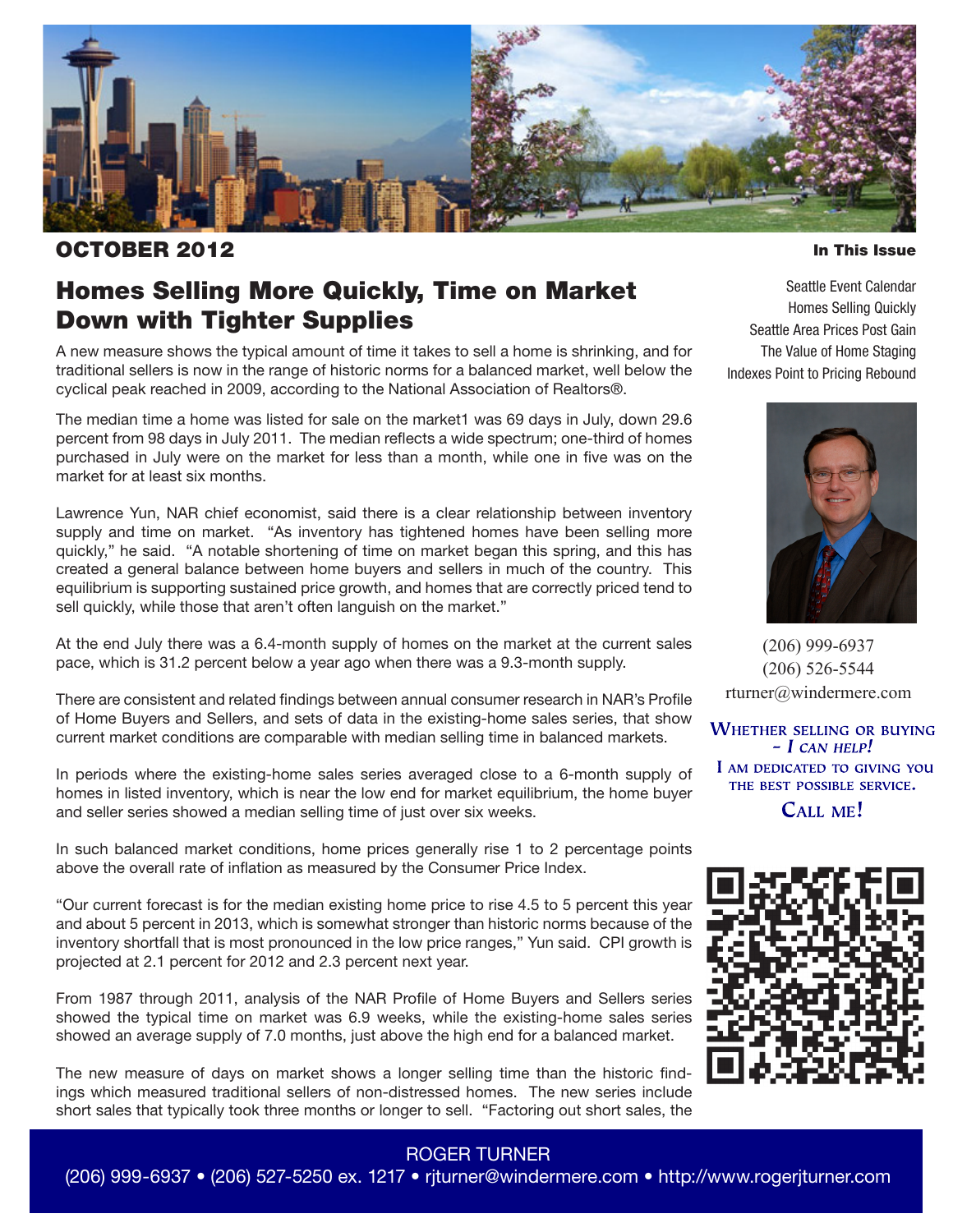#### SEATTLE EVENT CALENDAR

### Seattle International Auto Show

### November 14-18, 2012 **CenturyLink** Field Event Center

From November 14th - November 18th, you will be amazed by all of the New and 'soonto-be' ... automobiles available at the 2012 Seattle International Auto Show. Virtually every make and model of new car and truck, foreign and domestic will be on display.

Whether you're in the market for a New Vehicle, or just simply want to experience the thrill of seeing the latest models... `handson'... the huge Seattle Auto Show is a nice retreat from the Fall `blahs'.

Auto Show hours are: Wed-Thur, 1 PM - 8:30 PM; Fri, 1 PM - 9 PM; Sat, 10 AM - 9 PM; Sun, 10 AM - 5 PM. Admission is \$12 for adults, kids 12 and under are free when accompanied by an adult. Come visit for a couple of days... rates are 'low' and crowds are `light' - it's the perfect time for an 'affordable'... 'fun' ... Get~A~Way.

# Festival of Trees

November 17-28, 2012 Fairmont Olympic Hotel

Now celebrating 35 years... the Festival of Trees is a time honored Seattle tradition that marks the beginning of the holiday season for many families that have children in need of quality medical care. Displayed at the historic Fairmont Olympic Hotel for ten days, a stroll through this 'forest' of 21 designer Christmas trees is most certain to get you in the holiday spirit.

On Novemeber 18, 2012 from 2 PM - 5 PM ... kids of all ages can listen to Christmas stories, and enjoy complimentary cookies with refreshments. Adults can participate in a silent auction, and numerous holiday items will also be available for purchase, including wreaths, small trees, decorations and more. Photo's with Santa will also be available for \$15.

All proceeds benefit uncompensated care at Seattle Children's Hospital.

median time on market for traditional sellers appears to be in the balanced range of six to seven weeks," Yun explained.

During the peak of the housing boom in 2004 and 2005 when inventory supplies were historically low, averaging 4.3 months2 over the two-year peak period, the median selling time was 4 weeks. Prices in that time frame were bid up and rose at an annual rate of 10.3 percent, historically higher than the 3.1 percent average growth in CPI during the period.

In the economic downturn, time on market for non-distressed sellers peaked at 10 weeks in 2009 with a 10.0-month annualized supply. The median price fell 12.9 percent that year, which was the biggest annual decline on record.

"Ironically, if housing construction doesn't pick up to normal levels within two years, supply shortages could be sustained for an extended period and lead to above average appreciation," Yun said. "Therefore, any unnecessary hindrance to housing starts, such as excessive local zoning regulations or stringent bank capital rules for construction loans, should be carefully re-examined."

### SEATTLE AREA HOME PRICES POST 4TH MONTHLY GAIN

Seattle-area prices were up 1.8 percent between May and June, the fourth straight monthly increase, according to the closely watched Standard & Poor's/Case-Shiller home-price index.

Home prices rose between May and June in the Seattle metropolitan area and every other city tracked by the closely watched Standard & Poor's/ Case-Shiller index, another sign that the housing market is improving.

Seattle-area prices were up 1.8 percent month-over-month, the fourth straight monthly increase. They also were up 1.8 percent compared with June 2011, the second consecutive year-over-year rise. The Seattle metropolitan area includes King, Snohomish and Pierce counties.

Case-Shiller's 20-city composite index was up 2.3 percent month over month and 0.5 percent year over year. All 20 cities saw prices increase between May and June -- the most recent month for which information is available -- and 14 saw increases compared with the same month in 2011.

"We seem to be witnessing exactly what we needed for a sustained recovery; monthly increases coupled with improving annual rates of change. The market may have finally turned around," said David M. Blitzer, chairman of the Index Committee at S&P Dow Jones Indices.

The Seattle area's Case-Shiller score for June was 139.89, meaning prices were 39.89 percent higher than in January 2000. It was the region's highest score since November 2010. The region's highest score, 192.30, came in July 2007. Its lowest score since the real-estate bubble burst, 128.99, came this February.

Seattle's June results were in the middle of the pack when compared with the other 19 cities Case-Shiller tracks.

Thirteen metropolitan areas had bigger monthly increases, led by Detroit at 6 percent. Ten saw bigger year-over-year rises, topped by Phoenix at 13.9 percent -- the only double-digit increase.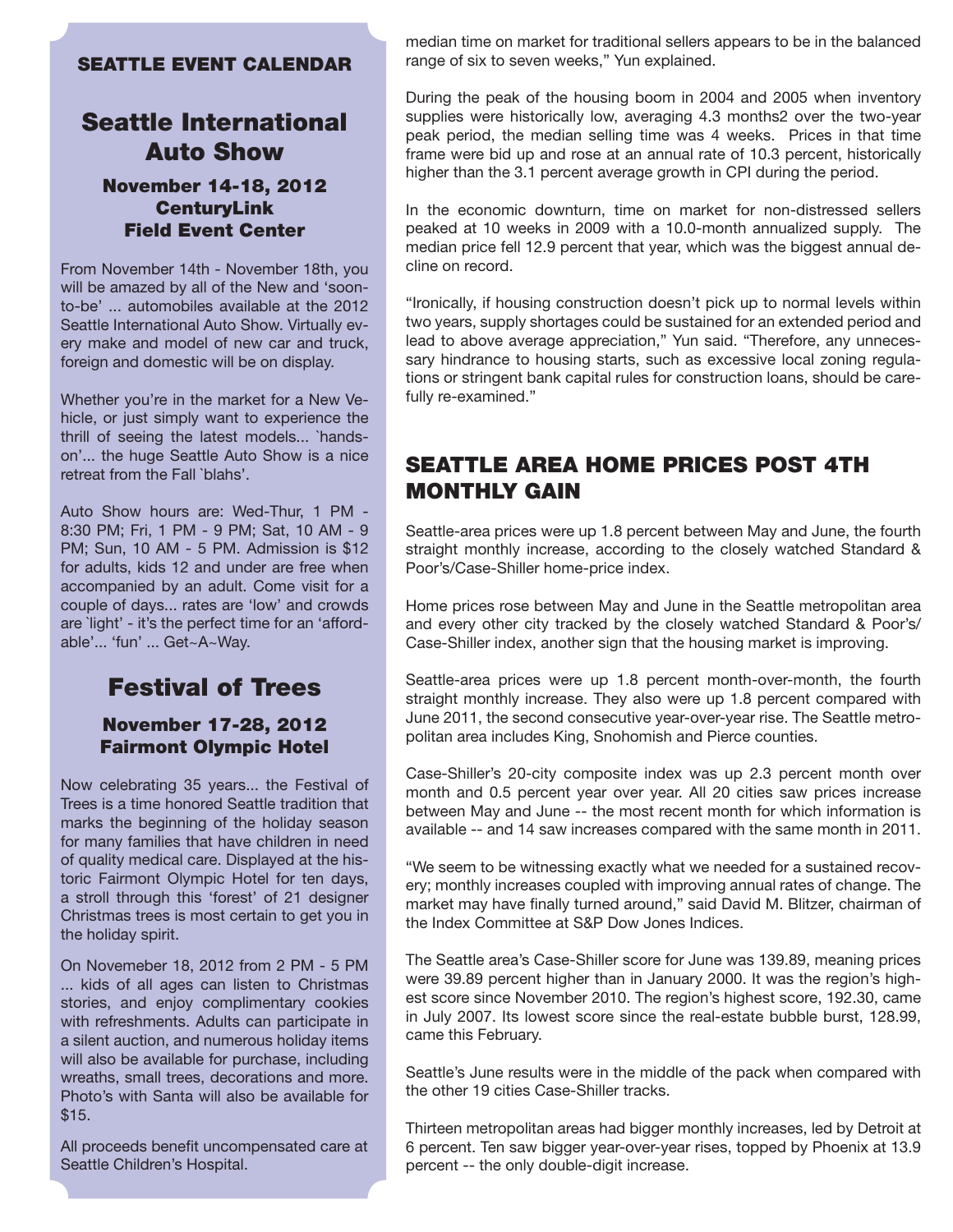# The Value of Home Staging

When you put your home on the market, you want it to sell quickly and for the best possible price. Staging your property can help you do both. Below, you will find tips that can help you showcase your home's strong points, minimize its problem areas, and increase its appeal for prospective buyers.

For more than 20 years, the benefits of staging a home have been well documented. Numerous studies show that staging helps sell a home faster and for a higher price. According to the National Association of REAL-TORS®, 88 percent of homebuyers start their search online, forming impressions within three seconds of viewing a listing. When a home is well staged, it photographs well and makes the kind of first impression that encourages buyers to take the next step.

Studies also indicate that buyers decide if they're interested within the first 30 seconds of entering a home. Not only does home staging help to remove potential red flags that can turn buyers off, it helps them begin to imagine living there. Homes that are professionally staged look more "move-in ready" and that makes them far more appealing to potential buyers.

According to the Village Voice, staged homes sell in one-third less time than non-staged homes. Staged homes can also command higher prices than non-staged homes. Data compiled by the U.S. Department of Housing and Urban Development indicate that staged homes sell for approximately 17 percent more than non-staged homes.

A measurable difference in time and money

In a study conducted by the Real Estate Staging Association in 2007, a group of vacant homes that had remained unsold for an average of 131 days were taken off the market, staged, and relisted. The newly staged properties sold, on average, in just 42 days, - which is approximately 68 percent less time on the market.

The study was repeated in 2011, in a more challenging market, and the numbers were even more dramatic. Vacant homes that were previously on the market for an average of 156 days as unstaged properties, when listed again as staged properties, sold after an average of 42 days—an average of 73 percent less time on the market.

Small investments, big potential returns

.

Staging is a powerful advantage when selling your home, but that's not the only reason to do it. Staging uncovers problems that need to be addressed, repairs that need to be made, and upgrades that should be undertaken. For a relatively small investment of time and money, you can reap big returns. Staged properties are more inviting, and that inspires the kind of peace-of-mind that gets buyers to sign on the dotted line.

What's more, the investment in staging can bring a higher price. According to the National Association of REALTORS, the average staging investment is between one percent and three percent of the home's asking price, and typically generates a return of eight to ten percent.

In short, less time on the market and higher selling prices make the small cost of staging your home a wise investment.

Interested in learning more? Contact your real estate agent for information about the value of staging and referrals for professional home stagers.

## Macy's Holiday Parade & Star Lighting

### November 23, 2012

Come celebrate the holiday season with the annual Macy's Holiday Parade and Star Lighting Ceremony. The parade includes festive floats, costumed characters and local community groups, all followed by Santa, who will arrive at Macy's where he'll officialy open Santaland for the 2012 Christmas season.

The Macy's Holiday Parade commences at 9 AM on the corner of 7th Ave. and Pine St., and will then travel west down Pine to 5th Ave., south on 5th to University St., west on University to 4th Ave. and then north on 4th before concluding at the front of Macy's Department Store at 11 AM.

Be sure to come back later in the day for the official lighting of the famous Macy's Star at 5 PM, followed by an awesome fireworks display.

## Westlake Center's Tree Lighting November 23, 2012

After the parade, stroll on over to Westlake Center for a day full of fun. Receive a special gift with your purchase beginning at 11:00 AM, plus there will be special retail offers, live entertainment and more. The Tree Lighting Ceremony begins at 4:45 PM with a special guest appearance from Santa!

### **SEATTLE SPORTS SCHEDULE**

#### \*\*\*\*\*\*\*\*\*\*\*\*\*\*\*\*\*\*\*\*\*\*\*\*\*\*\*\*\*\*\*\*\*\*\*\*\*\*\*\*\*\*\*\*\*\*\* **SEATTLE SEAHAWK HOME GAMES**

http://www.www.wnba.com/storm/ \*\*\*\*\*\*\*\*\*\*\*\*\*\*\*\*\*\*\*\*\*\*\*\*\*\*\*\*\*\*\*\*\*\*\*\*\*\*\*\*\*\*\*\*\*\*\*

| 11/4  | 1:05PM | VS VIKINGS |
|-------|--------|------------|
| 11/11 | 1:05PM | VS. JETS   |

#### **WASHINGTON HUSKY HOME GAMES**

http://www.www.wnba.com/storm/ \*\*\*\*\*\*\*\*\*\*\*\*\*\*\*\*\*\*\*\*\*\*\*\*\*\*\*\*\*\*\*\*\*\*\*\*\*\*\*\*\*\*\*\*\*\*\*

| 11/10 TBA | VS. UTAH UTES |  |
|-----------|---------------|--|
|-----------|---------------|--|